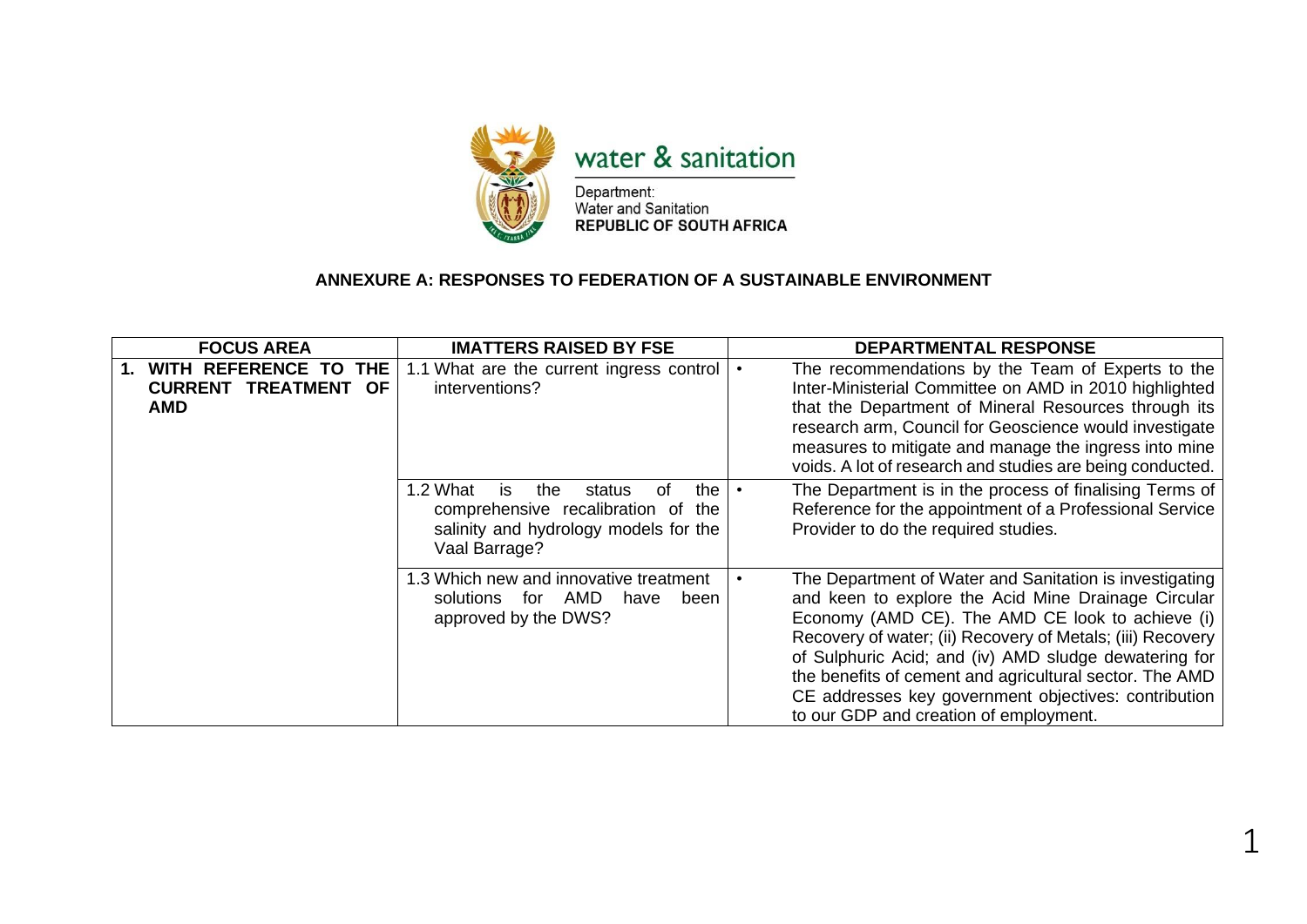|                                                                                                                                                                           | 1.4 What is the cost to the domestic sector<br>for the combating of the high salinity<br>as a result of the short-term treatment<br>of AMD?                                                                                                                                                                                                                                                                   |                        | The salinity is being monitored at the Vaal Barrage and<br>is still within the 600 mg/l limit set. Should salinity be over<br>the set limit, the request will be made for the Vaal Dam<br>to release some water for dilution to reduce the impact<br>on the domestic sector. The exact costs for combating<br>high salinity on the domestic sector will be determined in<br>future.                                                                    |
|---------------------------------------------------------------------------------------------------------------------------------------------------------------------------|---------------------------------------------------------------------------------------------------------------------------------------------------------------------------------------------------------------------------------------------------------------------------------------------------------------------------------------------------------------------------------------------------------------|------------------------|--------------------------------------------------------------------------------------------------------------------------------------------------------------------------------------------------------------------------------------------------------------------------------------------------------------------------------------------------------------------------------------------------------------------------------------------------------|
|                                                                                                                                                                           | 1.5 What is the progress in the DWS'<br>target of the utilisation of treated mine<br>effluent and other sewage works in<br>order to reduce the risks within the<br><b>IVRS</b>                                                                                                                                                                                                                                |                        | The Department of Water and Sanitation is investigating<br>and keen to explore the Acid Mine Drainage Circular<br>Economy (AMD CE). The AMD CE seeks to achieve (i)<br>Recovery of water; (ii) Recovery of Metals; (iii) Recovery<br>of Sulphuric Acid; and (iv) AMD sludge dewatering for<br>the benefits of cement and agricultural sector. The AMD<br>CE addresses key government objectives: contribution<br>to our GDP and creation of employment |
| WITH REFERENCE TO THE<br>2.<br><b>RECONCILIATION</b><br><b>THE</b><br><b>STRATEGY</b><br><b>FOR</b><br><b>RIVER</b><br><b>INTEGRATED</b><br><b>VAAL</b><br><b>SYSTEM:</b> | 2.1 Will the DWS have the resources and<br>be in the position to timeously<br>eradicate unlawful water use in order<br>to achieve water security and to<br>reconcile the demand with the supply<br>in the Integrated Vaal River<br>System?<br>2.2 What is the progress in the DWS'<br>target of the utilisation of treated mine<br>effluent and other sewage works in<br>order to reduce the risks within the | $\bullet$<br>$\bullet$ | DWS has identified the eradication of unlawful water use,<br>and has a compliance monitoring and enforcement<br>section that is putting in place plans to run with the<br>process<br>In provinces such as Northern Cape, and Gauteng and<br>Free State, areas have been identified for attention<br>DWS has implemented the AMD plants that treat water                                                                                                |
|                                                                                                                                                                           | <b>IVRS</b><br>2.3 What is the progress in the City of<br>Tshwane's reuse plans?<br>2.4 What progress has been made in<br>water conservation and water demand<br>management?                                                                                                                                                                                                                                  | $\bullet$              | Tshwane's reuse program is behind schedule. More<br>information can be obtained from Tshwane<br>The WC/WDM has seen municipalities regressing or<br>static as per the WC/WDM report of the IVRS at the<br>steering committee. Additional work to be done to<br>address the concerns;                                                                                                                                                                   |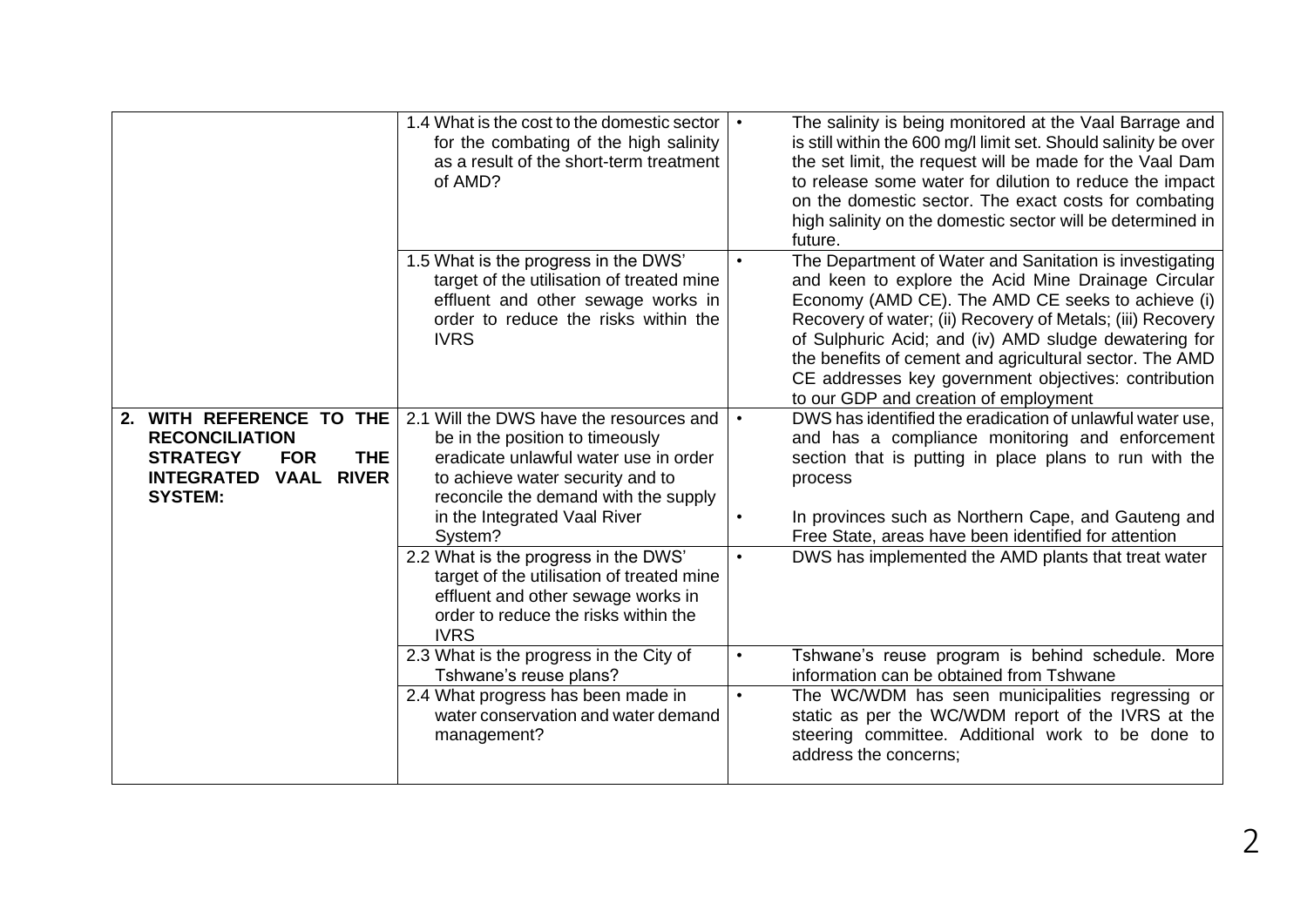|                                               |                                              |           | The status has been raised with the municipalities, and<br>efforts will continue. |
|-----------------------------------------------|----------------------------------------------|-----------|-----------------------------------------------------------------------------------|
|                                               | 2.5 The Thukela Water Project: Since the     | $\bullet$ | Work is on-going to update the hydrology.                                         |
|                                               | Thukela hydrology is outdated and a          | $\bullet$ | Procurement processes being initiated to procure and                              |
|                                               | revision is required (the last feasibility   |           | put in place a team for undertaking the bridging study                            |
|                                               |                                              |           |                                                                                   |
|                                               | study was undertaken in 2001), what          |           |                                                                                   |
|                                               | is the status of the revision?               |           |                                                                                   |
|                                               | 2.6 The Strategy recommended an              |           | Procurements and improvements on the various                                      |
|                                               | improvement on the maintenance of            |           | components being done to bring system into optimal                                |
|                                               | existing<br>transfer                         |           | operation                                                                         |
|                                               | infrastructure. Please advise what the       |           |                                                                                   |
|                                               | progress is.                                 |           |                                                                                   |
|                                               |                                              | $\bullet$ |                                                                                   |
|                                               | 2.7 Has the delay in the LHWP Phase 2        |           | It is being addressed                                                             |
|                                               | and the Yield Replacement Dam in the         |           |                                                                                   |
|                                               | Orange been addressed?                       |           |                                                                                   |
| 3. ACCORDING<br>TO<br><b>THE</b>              | 3.1 The identification of alternative source | $\bullet$ | South Africa continues to identify all possible sources of                        |
| <b>NW&amp;SMP'S FINDINGS</b><br><b>AND</b>    | of water and water that is not utilised      |           | water, including desalination of seawater and treatment                           |
| <b>ITS SUMMARY</b><br><b>OF</b><br><b>KEY</b> | (e.g. as mines are closing) by 2019.         |           | of acid mine drainage;                                                            |
| <b>ACTIONS,</b>                               |                                              |           |                                                                                   |
| <b>RESPONSIBILITIES</b><br><b>AND</b>         |                                              |           | As mines are closing, where any water was being used                              |
| <b>COMPLETION DATES, WE</b>                   |                                              |           | and was lawfully authorised is considered as part of the                          |
|                                               |                                              |           |                                                                                   |
| <b>RESPECTFULLY</b><br><b>REQUEST</b>         |                                              |           | resource for the catchment                                                        |
| THE STATUS OF:                                |                                              |           |                                                                                   |
|                                               |                                              |           | The duty of care for the remaining facilities, falls on the                       |
|                                               |                                              |           | owners as part of the mine closure plan approved by                               |
|                                               |                                              |           | department responsible for mining matters.                                        |
|                                               | 3.2 The development and implementation       | $\bullet$ | Most municipalities that have by laws in place face                               |
|                                               | of municipality bylaws to protect            |           | problems in implementation. In particular some by laws                            |
|                                               | water quality by 2020.                       |           | are outdated and have not been revised accordingly.                               |
|                                               |                                              |           | Some by laws do not even address water pollution. As                              |
|                                               |                                              |           |                                                                                   |
|                                               |                                              |           | opposed to metros, small municipalities lack the capacity                         |
|                                               |                                              |           | to monitor water quality continuously. The Green Drop                             |
|                                               |                                              |           | Programme assists improvement of bylaws within                                    |
|                                               |                                              |           | municipalities.                                                                   |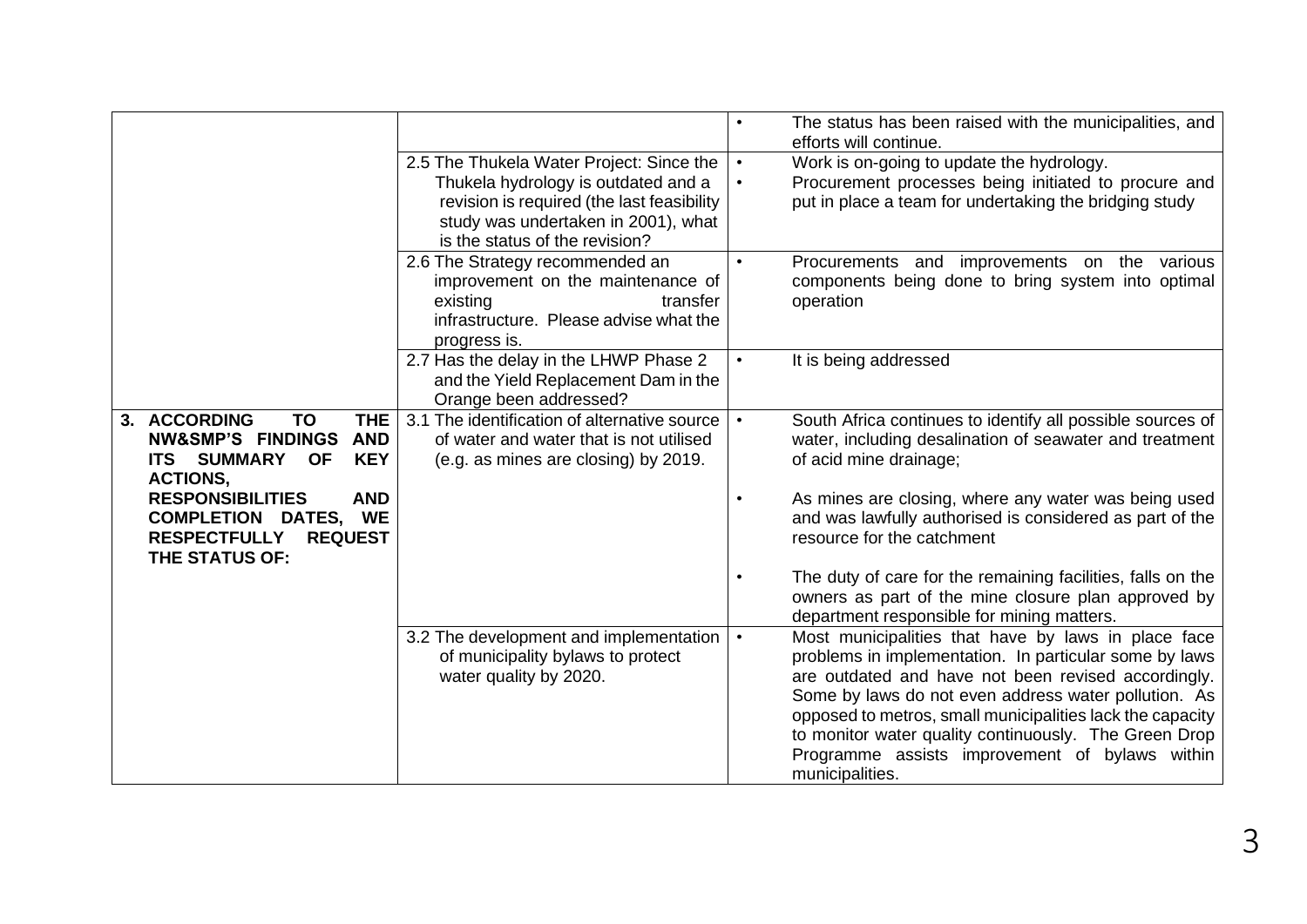| 3.3 The identification and prosecution of | The Department has recorded and investigated four            |
|-------------------------------------------|--------------------------------------------------------------|
| big polluters across the county           | hundred and twenty (420) cases of pollution since April      |
| (including municipalities), with a        | 2018 to 2020. Forty six percent (46%) of these cases         |
| national communication campaign to        | were found to be in Local Government, followed by            |
| accompany the action by 2020.             | Agriculture cases that are nineteen percent (19%),           |
|                                           | industries at fifteen percent (15%) and mines at thirteen    |
|                                           | percent (13%). The Department instituted administrative      |
|                                           | enforcement, criminal and civil actions against              |
|                                           | suspected polluters of water resources wherein two           |
|                                           | hundred and thirty-nine (239) administrative notices and     |
|                                           | directives were issued to polluters to remedy the effects    |
|                                           | of pollution. Eleven (11) criminal charges were laid         |
|                                           | against polluters and two (2) court orders were obtained     |
|                                           | and issued to compel polluters to remedy the effects of      |
|                                           | pollution as prescribed in Section 19 & 20 of the National   |
|                                           | Water Act. Seven (7) polluters undertook remedial            |
|                                           |                                                              |
|                                           | measures to curb effects pollution before enforcement        |
|                                           | action could be taken. One (1) polluter pleaded guilty to    |
|                                           | the charges laid following NPA's decision to prosecute.      |
|                                           |                                                              |
|                                           | The Department has recorded and investigated two             |
|                                           | hundred and eighteen (218) cases of pollution since          |
|                                           | January 2021 to date. Fifty-one (51%) of these cases         |
|                                           | were found to be in Local Government, followed by            |
|                                           | Industry cases that are twenty percent (20%), Mines at       |
|                                           | eleven percent (11%) and Agriculture at nine (13%). The      |
|                                           | Department instituted administrative enforcement,            |
|                                           | criminal and civil actions against suspected polluters of    |
|                                           | water resources wherein ninety-five (95) administrative      |
|                                           | notices and directives were issued to polluters to remedy    |
|                                           | the effects of pollution. Six (6) criminal charges were laid |
|                                           | against polluters and two (2) court interdict applications   |
|                                           | has been lodged to compel polluters to remedy the            |
|                                           | effects of pollution as prescribed in Section 19 & 20 of     |
|                                           | the National Water Act. Eleven (11) polluters undertook      |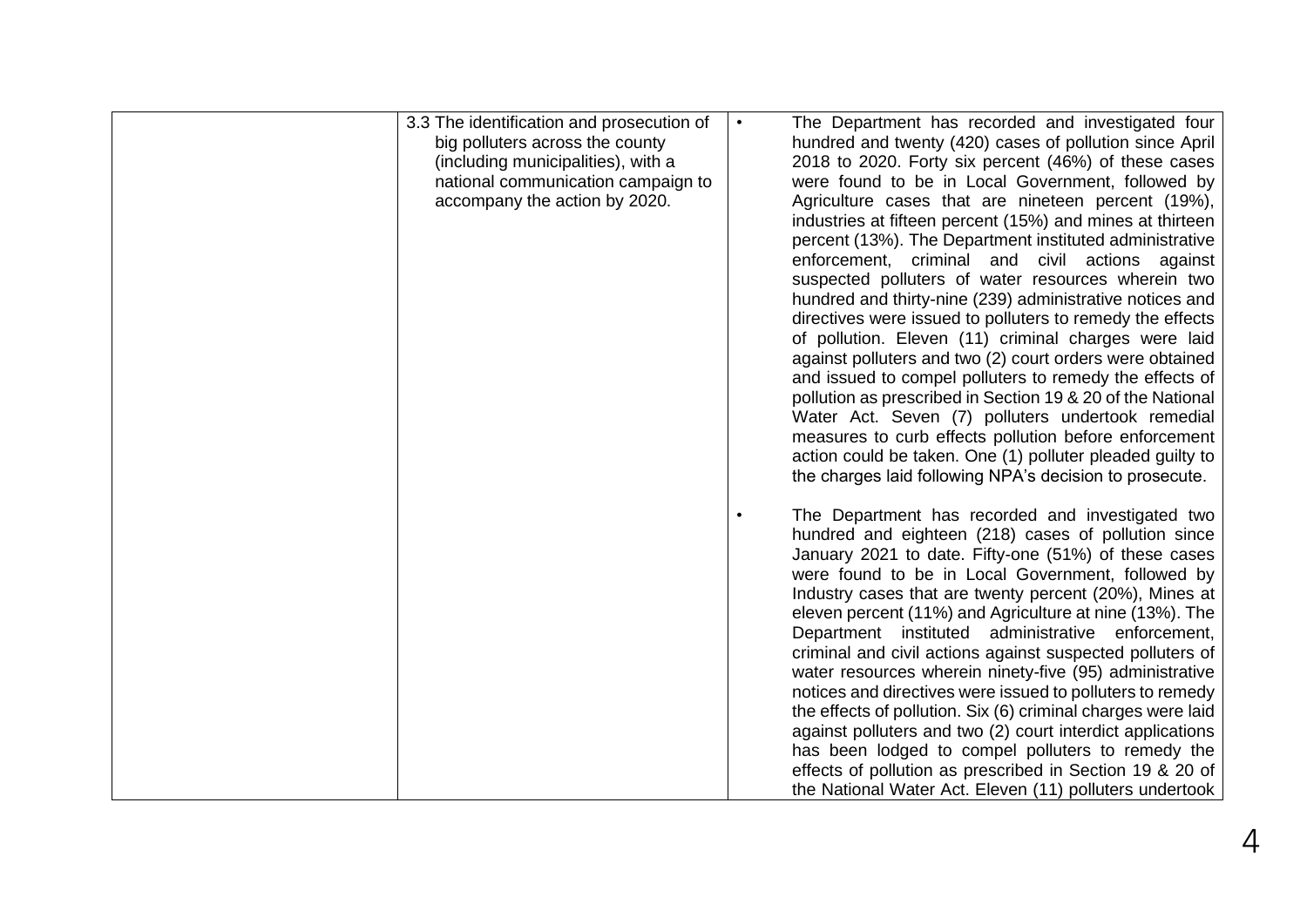|                                                                                                                                                                                                         | remedial measures to curb effects pollution before<br>enforcement action could be taken. One (1) polluter has<br>fully complied with the issued administrative action.                                                                                                                                                                                                                                                                                   |
|---------------------------------------------------------------------------------------------------------------------------------------------------------------------------------------------------------|----------------------------------------------------------------------------------------------------------------------------------------------------------------------------------------------------------------------------------------------------------------------------------------------------------------------------------------------------------------------------------------------------------------------------------------------------------|
| 3.4 How many prosecutions were<br>instituted by the DWS in collaboration<br>with the NPA and SAPS in terms of<br>systemic non-compliance with<br>Directives by municipalities, mines<br>and industries? | Since 2018 to 2020, eleven (11) criminal cases were<br>registered at SAPS against polluters that were<br>"unlawfully and intentionally or negligently commit any<br>act or omission which pollutes or is likely to pollute a<br>water resource" as prescribed under section 151 (i) of<br>the National Water Act. One (1) polluter pleaded guilty to<br>the charges laid following NPA's decision to prosecute.                                          |
|                                                                                                                                                                                                         | Since 2021 to date, Six (6) criminal cases were<br>registered at SAPS against polluters that were<br>"unlawfully and intentionally or negligently commit any<br>act or omission which pollutes or is likely to pollute a<br>water resource" as prescribed under section 151 (i) of<br>the National Water Act. SAPS through the Department's<br>support, referred five (5) case dockets emanating from<br>previous investigations to NPA for prosecution. |
| 3.5 The determination of the in-steam<br>resource water quality objectives<br>(RWQOs) based on the SA Water<br>Quality Guidelines in support of RQOs<br>by 2020.                                        | On-going activities include Water Resource Classes,<br>Reserve and RQOs Determination for Thukhela and,<br>Keiskamma and Fish to Tsitsikamma, Usuthu to<br>Mhlathuze, Upper Orange Reserve                                                                                                                                                                                                                                                               |
|                                                                                                                                                                                                         | Implementation of RQOs is on-going in many other<br>catchments.                                                                                                                                                                                                                                                                                                                                                                                          |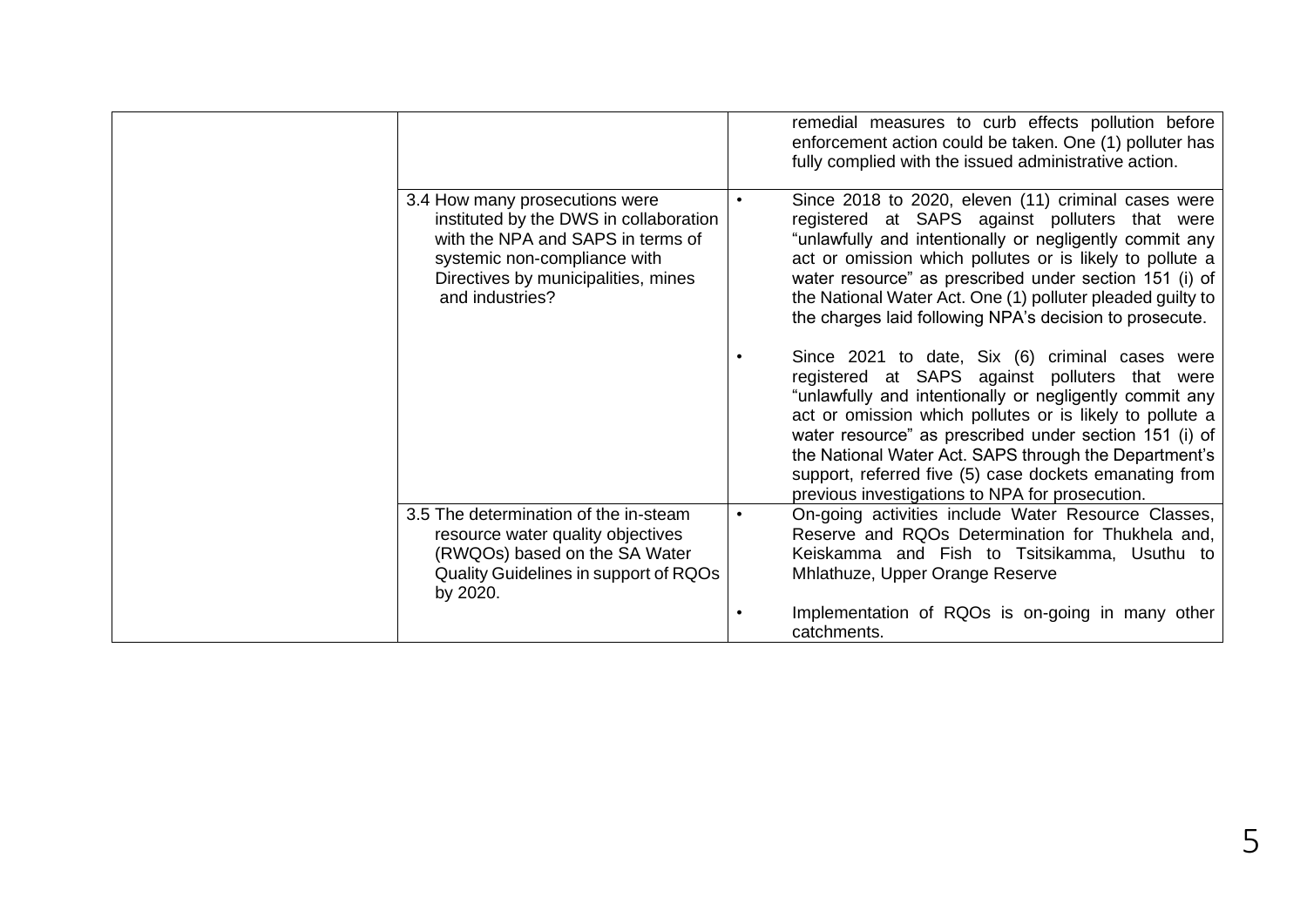| 3.6 The declaration of strategic water<br>source areas and critical groundwater<br>recharge<br>aquatic<br>and<br>areas | This a competence for Departments responsible for<br>environment, water, and agriculture.                                                                                                                                                                                                                                    |
|------------------------------------------------------------------------------------------------------------------------|------------------------------------------------------------------------------------------------------------------------------------------------------------------------------------------------------------------------------------------------------------------------------------------------------------------------------|
| ecosystems recognised as threatened<br>or sensitive as protected areas by<br>2021.                                     | It is an ongoing activity, with consultations across various<br>government Departments and stakeholders to allocate<br>responsibilities, allocate budgets were required and<br>invoke NEMA and any other subsidiary environmental<br>legislation. The maps of the strategic water resource<br>areas are being improved upon; |
|                                                                                                                        | Various aquifers have been mapped, and management<br>plans continue to be developed for them, including<br>transboundary aquifers                                                                                                                                                                                            |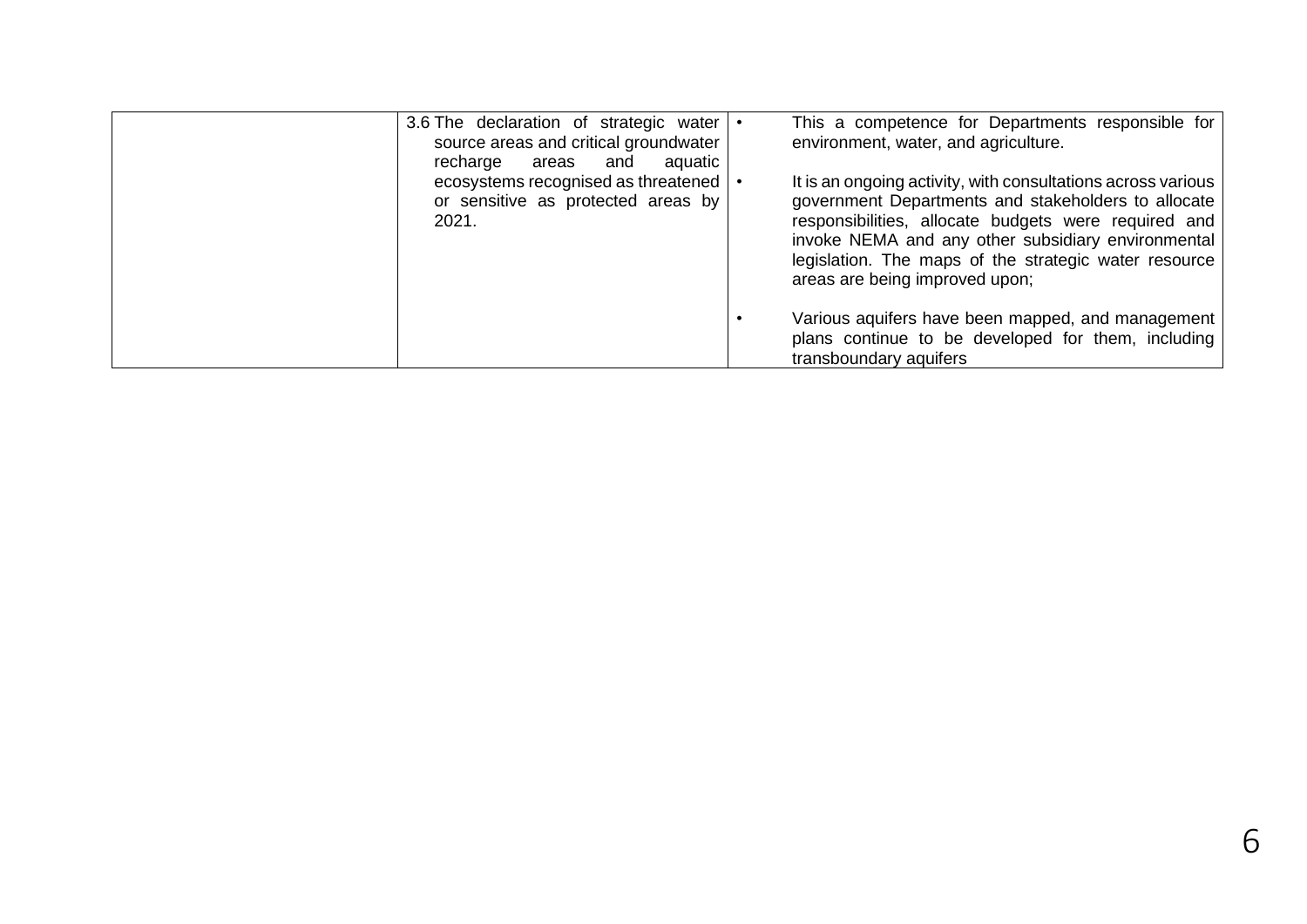| 3.7 The review and promulgation of $\cdot$<br>aggressive restrictions within the<br>legislation to restore and protect<br>ecological infrastructure by 2020. |           | There are many pillars of ecological infrastructure<br>including prevention of soil erosion, alien invasive<br>species, prevention of activities in sensitive areas like<br>wetlands, and discharge of effluent from land-based                                             |
|--------------------------------------------------------------------------------------------------------------------------------------------------------------|-----------|-----------------------------------------------------------------------------------------------------------------------------------------------------------------------------------------------------------------------------------------------------------------------------|
|                                                                                                                                                              |           | sources into the coastal environment.                                                                                                                                                                                                                                       |
|                                                                                                                                                              |           | Erosion has been a topic within legislation from the<br>1930's till today in South Africa. Relevant legislation:                                                                                                                                                            |
|                                                                                                                                                              | $\bullet$ | <b>Conservation of Agricultural</b><br>Resources Act No 43 of                                                                                                                                                                                                               |
|                                                                                                                                                              | $\bullet$ | 1983<br>$\bullet$<br>Environmental                                                                                                                                                                                                                                          |
|                                                                                                                                                              |           | Conservation Act No 73 of<br>1989                                                                                                                                                                                                                                           |
|                                                                                                                                                              | $\bullet$ | National Forestry Act No 84                                                                                                                                                                                                                                                 |
|                                                                                                                                                              |           | • of 1998<br><b>National Environmental</b>                                                                                                                                                                                                                                  |
|                                                                                                                                                              |           | Management Act No 107 of<br>1998<br>$\blacksquare$                                                                                                                                                                                                                          |
|                                                                                                                                                              |           | Environmental<br>Specifications:<br><b>Best</b><br>Practice<br>Construction Integrated Environmental Management in<br>Sub-Series No. IEMS 1.6. 3rd.                                                                                                                         |
|                                                                                                                                                              |           | National Guideline for the Discharge of Effluent from<br>Land-based Sources into the Coastal Environment                                                                                                                                                                    |
|                                                                                                                                                              |           | SANBI's Invasive Species Programme, formerly Early<br>Detection and Rapid Response programme, (funded by<br>Working for Water programme, Natural Resources<br>Management branch – DEFF) was formed to control and<br>manage emerging invasive alien plants in South Africa. |
|                                                                                                                                                              |           | The Biodiversity Act 10 of 2004, states that landowners<br>are under legal obligation to control invasive alien plants<br>occurring on their properties.                                                                                                                    |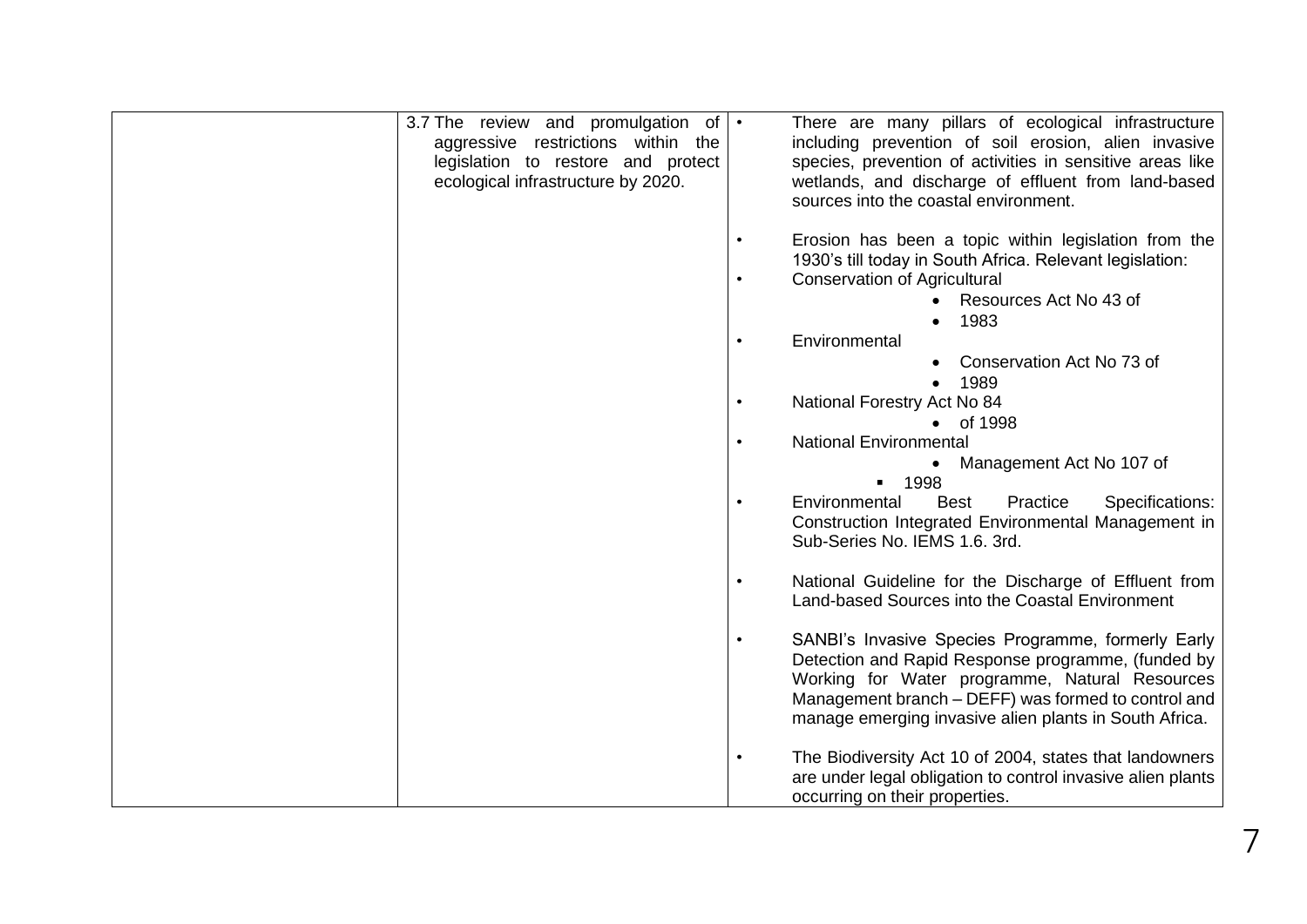|                           | 3.8 The securing of funds for the<br>restoration and ongoing maintenance<br>of ecological infrastructure annually.                                                                                                                                                                                                                                                     | $\bullet$ | The Alien and Invasive Species regulation was<br>published in Gazette No. 37885 in 2014.<br>Contacts for further information is SANBI via email<br>invasivespecies@sanbi.org.za<br>As above |
|---------------------------|------------------------------------------------------------------------------------------------------------------------------------------------------------------------------------------------------------------------------------------------------------------------------------------------------------------------------------------------------------------------|-----------|---------------------------------------------------------------------------------------------------------------------------------------------------------------------------------------------|
|                           | 3.9 The establishment of a Municipal<br>Intervention Unit for Water and<br>Sanitation in DWS, staffed with highly<br>competent experts to drive a national<br>programme of intervention at the<br>municipal level by 2022.                                                                                                                                             |           | An entire Chief Directorate and Directorates at Provincial<br>level are in place to assist municipalities                                                                                   |
|                           | 3.10 The establishment of financially<br><b>CMAs</b><br>sustainable<br>across<br>the<br>country, and the transferral of staff<br>and budget and delegated functions<br>by 2020. Does the DWS have the<br>capacity to establish the Vaal/Orange<br>CMA and the Limpopo/Olifants CMA,<br>which covers diverse catchment<br>management areas and different<br>challenges? |           | On-going, with consultations in progress.<br>The DWS has the capacity to establish all required<br>institutions at all levels across the spatial variabilities                              |
|                           | The establishment of a business<br>3.11<br>case for streamlined<br>institutional<br>arrangements in the water and<br>sanitation sector by 2020.                                                                                                                                                                                                                        | $\bullet$ | The Bill for the National Water Resource Infrastructure<br>Agency is in progress<br>Review of Water Boards under discussion                                                                 |
| <b>ACID MINE DRAINAGE</b> | 4.1 What is the status of the 2017 Draft<br>Mine Water Management Policy                                                                                                                                                                                                                                                                                               | $\bullet$ | Draft Mine Water Management Policy was presented to<br>the EISID Cluster – and has been routed to Cabinet for<br>final approval.                                                            |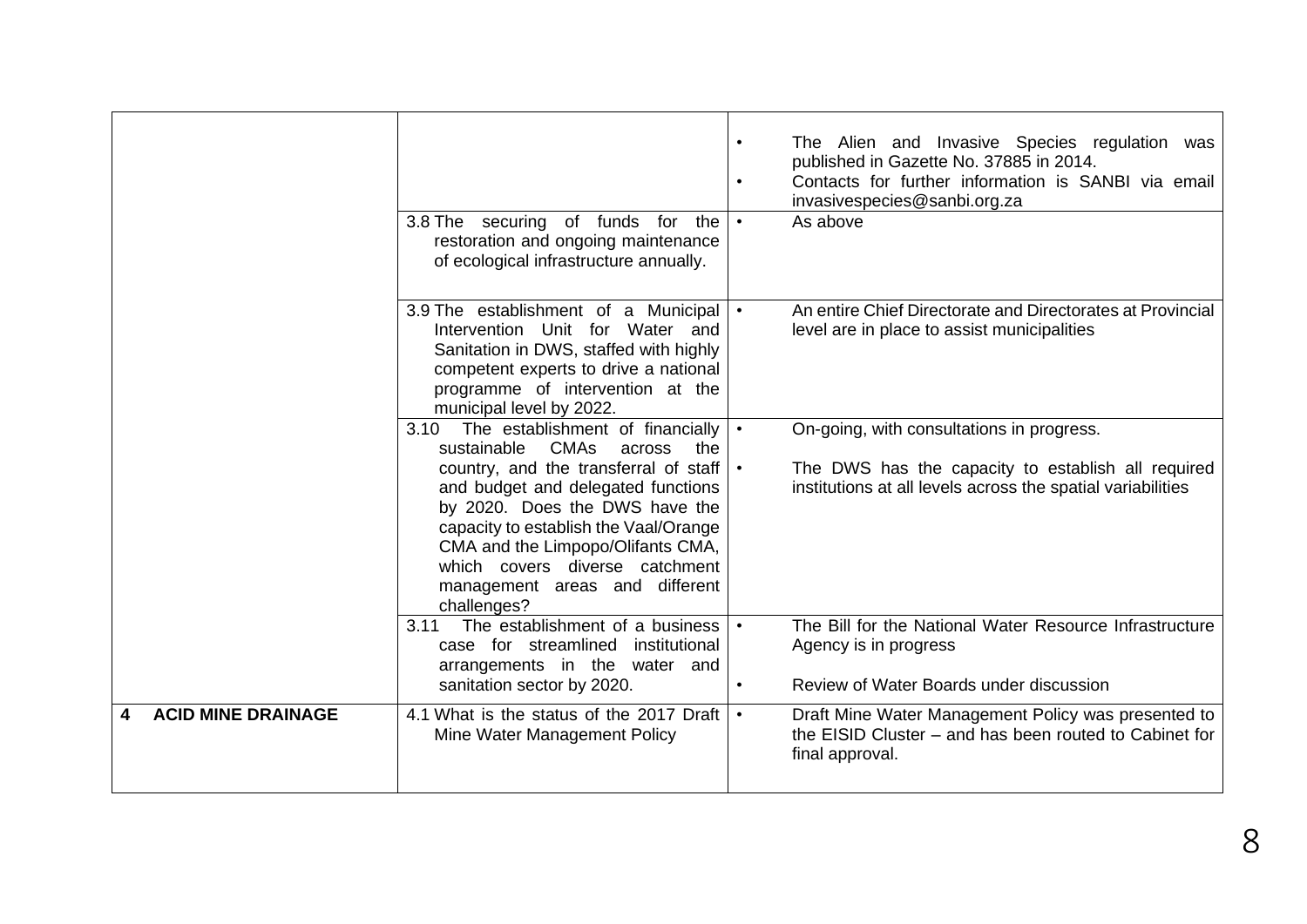| 5. SUSTAINABLE<br><b>DEVELOPMENT GOALS</b> | 5.1 The actions the DWS has taken to<br>address the gaps in the SDG6 Gap<br>Report. | The following actions have been taken by DWS to address the<br>SDG 6 gaps:<br>• DWS established a structure for SDG 6 reporting called<br>SDG 6 Working Group, with Chief Engineer - Water<br>Services & Local Water Management as the SDGWG<br>Programme Coordinator.<br>The SDG 6 sub-goals are divided into Task Teams<br>headed by directors (Task Team Leaders) in Head Office<br>(e.g., TT 6.1, TT6.2 etc.), these also include task teams<br>on Sector Support and Coordination, Water and<br>Sanitation Sector Leadership Group, Research &<br>Innovation, SDG Interlinkage, and Climate Change.<br>The convenings for the reporting happen quarterly,<br>where Task Team Leaders and regional offices<br>(championed by Director: Water Resources Support)<br>report on progress made in closing the gaps.<br>Quarterly meetings are also held with external water<br>sector stakeholders (WWSLG) to report on the progress.<br>Action Plans were drafted by Task Team Leaders and<br>regions to address the SDG $6$ gaps $-$ progress is<br>reported at the quarterly meetings.<br>The SDG6 Website is updated regularly with latest Gap<br>Reports and General information on progress.<br>www.dws.gov.za/Projects/sdg/SDG6<br>There is currently a WRC-funded project underway on<br>developing a monitoring framework for SDGs 6 and 13<br>and the Paris agreement.<br>A pilot project was instituted to establish the link between<br>water quality (SDG 6.3) and the 2030 agenda. The |
|--------------------------------------------|-------------------------------------------------------------------------------------|------------------------------------------------------------------------------------------------------------------------------------------------------------------------------------------------------------------------------------------------------------------------------------------------------------------------------------------------------------------------------------------------------------------------------------------------------------------------------------------------------------------------------------------------------------------------------------------------------------------------------------------------------------------------------------------------------------------------------------------------------------------------------------------------------------------------------------------------------------------------------------------------------------------------------------------------------------------------------------------------------------------------------------------------------------------------------------------------------------------------------------------------------------------------------------------------------------------------------------------------------------------------------------------------------------------------------------------------------------------------------------------------------------------------------------------------------------------------------------------------------|
|                                            |                                                                                     |                                                                                                                                                                                                                                                                                                                                                                                                                                                                                                                                                                                                                                                                                                                                                                                                                                                                                                                                                                                                                                                                                                                                                                                                                                                                                                                                                                                                                                                                                                      |
|                                            |                                                                                     |                                                                                                                                                                                                                                                                                                                                                                                                                                                                                                                                                                                                                                                                                                                                                                                                                                                                                                                                                                                                                                                                                                                                                                                                                                                                                                                                                                                                                                                                                                      |
|                                            |                                                                                     | project aim is to further understand the linkages between                                                                                                                                                                                                                                                                                                                                                                                                                                                                                                                                                                                                                                                                                                                                                                                                                                                                                                                                                                                                                                                                                                                                                                                                                                                                                                                                                                                                                                            |
|                                            |                                                                                     | SDG 6.3 and the other 16 SDGs, Identify the gaps and<br>provide recommendations to ensure that the gaps are                                                                                                                                                                                                                                                                                                                                                                                                                                                                                                                                                                                                                                                                                                                                                                                                                                                                                                                                                                                                                                                                                                                                                                                                                                                                                                                                                                                          |
|                                            |                                                                                     | addressed, and progress is monitored and reported on<br>through the appropriate structures.                                                                                                                                                                                                                                                                                                                                                                                                                                                                                                                                                                                                                                                                                                                                                                                                                                                                                                                                                                                                                                                                                                                                                                                                                                                                                                                                                                                                          |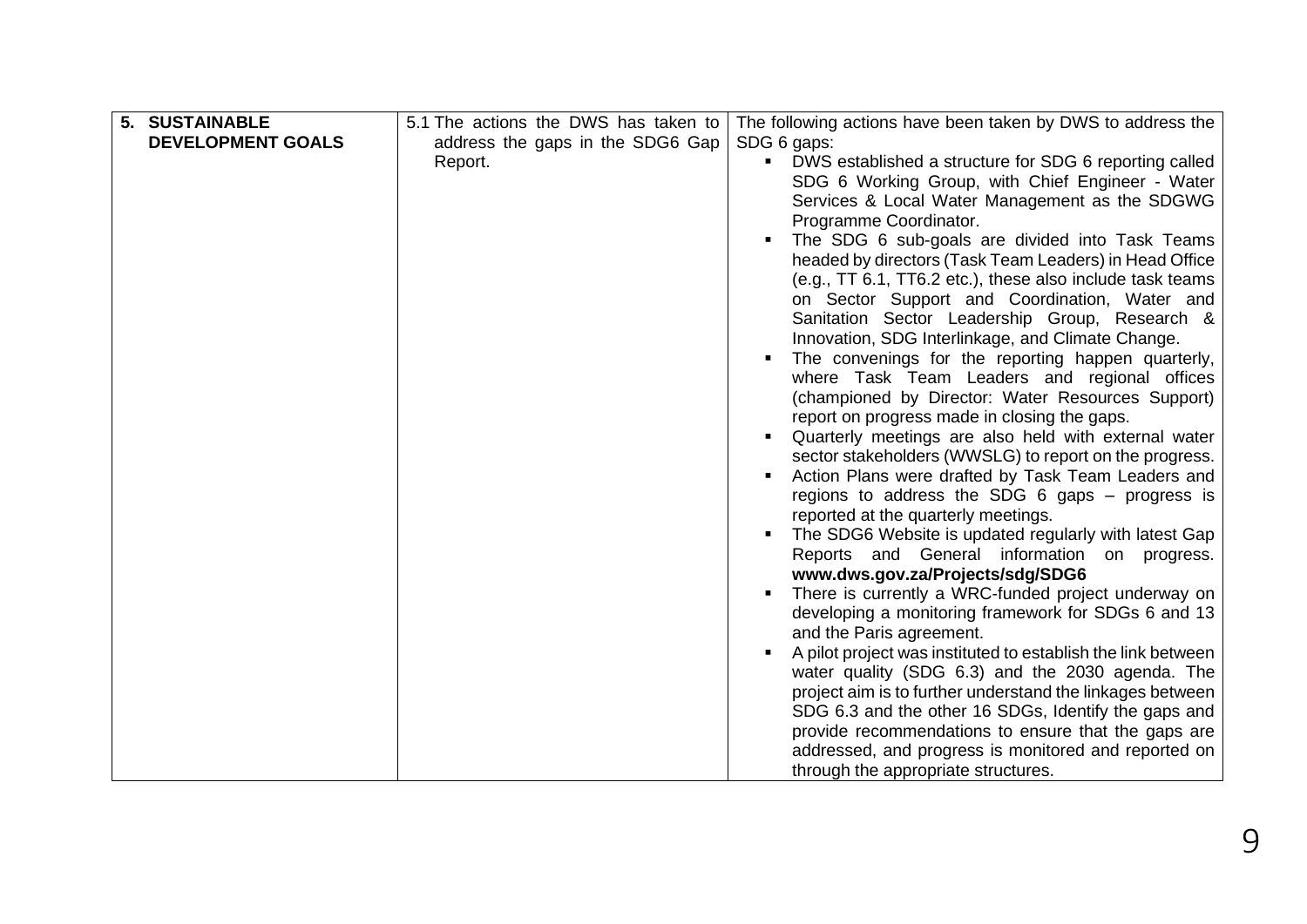|                                                                                                                                                                                                                                                                                                                                                                           |                                                                                                     | Alignment of SDG 6 targets to NWSMP was done, and<br>gaps identified have been included in the Master Plan<br>(NW&SMP).                                                                                                                                                                                                                                                                                                                                                                                                                                                                                                                                                                                                                                |
|---------------------------------------------------------------------------------------------------------------------------------------------------------------------------------------------------------------------------------------------------------------------------------------------------------------------------------------------------------------------------|-----------------------------------------------------------------------------------------------------|--------------------------------------------------------------------------------------------------------------------------------------------------------------------------------------------------------------------------------------------------------------------------------------------------------------------------------------------------------------------------------------------------------------------------------------------------------------------------------------------------------------------------------------------------------------------------------------------------------------------------------------------------------------------------------------------------------------------------------------------------------|
| 6. WITH REFERENCE TO THE<br><b>THE</b><br><b>REPORT</b><br>BY<br><b>PARLIAMENTARY</b><br>PORTFOLIO COMMITTEE ON<br>MINERAL RESOURCES TO<br>THE NATIONAL ASSEMBLY<br>(ANNOUNCEMENTS,<br><b>TABLINGS AND COMMITTEE</b><br><b>REPORTS NO 174-2018. NO</b><br>174-2018, FIFTH SESSION,<br><b>PARLIAMENT.</b><br>22<br>NOVEMBER 2018. PAGES 39<br>- 52 & CASE NO: 38365/2019), | 6.1 Which actions has the DWS taken<br>against the directors of the Mintails<br>Group of Companies. | A "Notice of intention to issue a Directive" in terms of<br>Section 19 of the NWA was issued to Mintails Mining<br>South Africa (Pty) Ltd on 10 November 2017 which<br>afforded the mine an opportunity to make a<br>representation within 10 (ten) working days from the date<br>of receipt of the Notice. Following the receipt of the<br>Notice an extension to make a written representation<br>was requested by the mine on 19 December 2017, which<br>the Department granted until 12 January 2018.<br>A representation from the mine was received dated 12<br>January 2018 and 05 July 2018 where the mine<br>proposed measures to be implemented with time frames<br>to mitigate/remediate the identified pollution activities at<br>the mine. |
|                                                                                                                                                                                                                                                                                                                                                                           |                                                                                                     | The inspections conducted at the mine on 14 July 2021<br>and 04 May 2022 confirm that the proposed<br>mitigation/remediation measures were not implemented<br>and that operations at the mine have ceased due to the<br>provincial liquidation process being followed by the mine<br>subsidiary company. The provincial liquidation of the<br>mine has resulted in pollution situation escalating due to<br>the striping of mine assets. As a result, the Department<br>is preparing directives to be issued to the mine.                                                                                                                                                                                                                              |
| 7. DIRECTIVES ISSUED BY THE                                                                                                                                                                                                                                                                                                                                               | 7.1 The measures the DWS has taken to                                                               | The Department undertakes all towns study for towns in                                                                                                                                                                                                                                                                                                                                                                                                                                                                                                                                                                                                                                                                                                 |
| <b>SAHRC</b><br><b>TO</b><br><b>THE</b>                                                                                                                                                                                                                                                                                                                                   | account for the anticipated migration                                                               | order to among others estimate future water needs,                                                                                                                                                                                                                                                                                                                                                                                                                                                                                                                                                                                                                                                                                                     |
| <b>DWS, PURSUANT</b><br><b>ITS</b><br>TO                                                                                                                                                                                                                                                                                                                                  | and population growth and other                                                                     | water conservation and water demand management and                                                                                                                                                                                                                                                                                                                                                                                                                                                                                                                                                                                                                                                                                                     |
| <b>NATIONAL HEARING ON THE</b>                                                                                                                                                                                                                                                                                                                                            | potential impacts on the availability of                                                            | future water needs taking into consideration projected                                                                                                                                                                                                                                                                                                                                                                                                                                                                                                                                                                                                                                                                                                 |
| SOCIO-<br><b>UNDERLYING</b>                                                                                                                                                                                                                                                                                                                                               | water resources such as drought.                                                                    | population growth.                                                                                                                                                                                                                                                                                                                                                                                                                                                                                                                                                                                                                                                                                                                                     |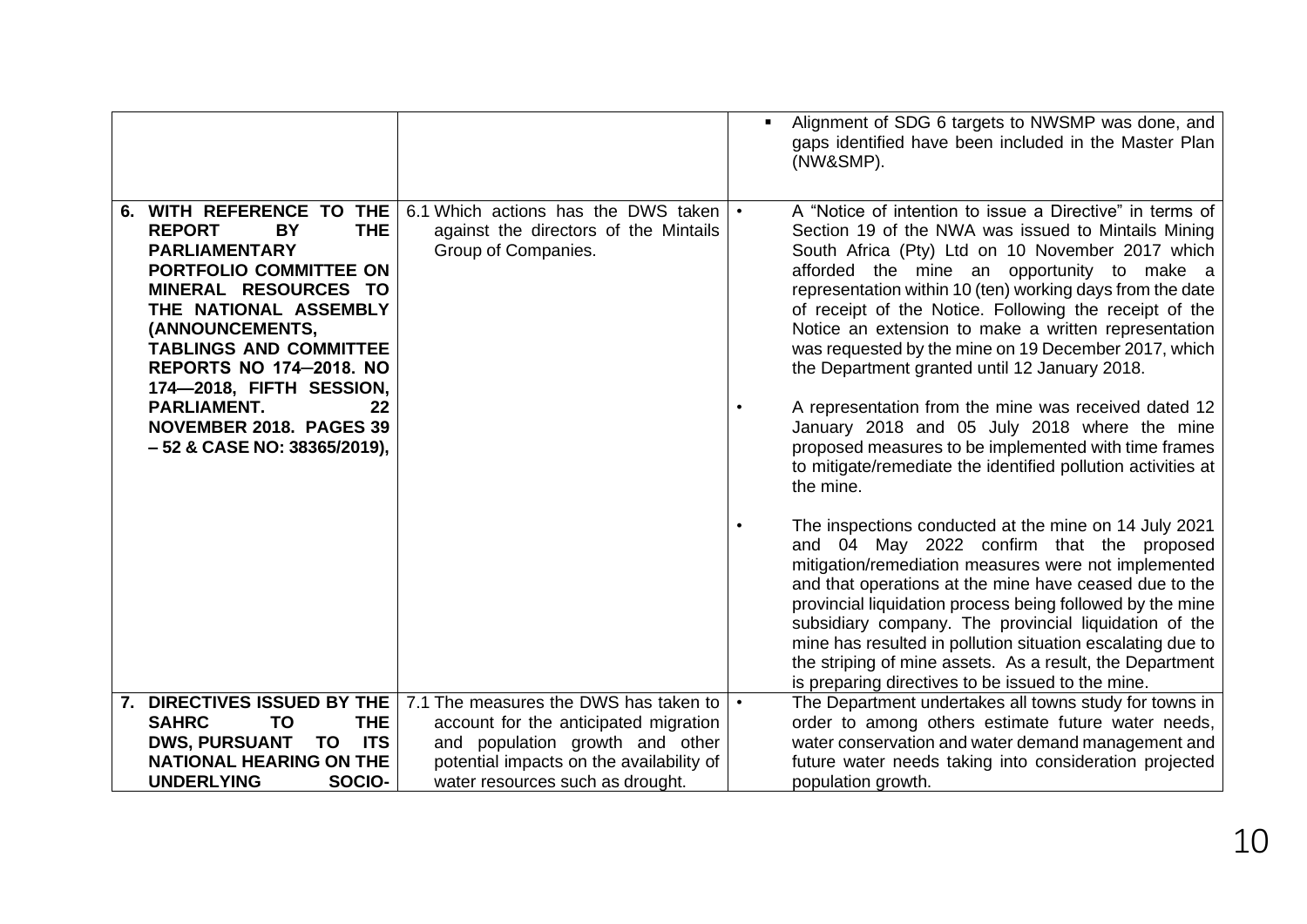| <b>ECONOMIC</b>                               | <b>CHALLENGES</b>   7.2 The DWS's address of the problem of $\cdot$           | This will be addressed by the Water Resource                                                                      |
|-----------------------------------------------|-------------------------------------------------------------------------------|-------------------------------------------------------------------------------------------------------------------|
| <b>AFFECTED</b><br><b>OF</b><br><b>MINING</b> | aging water infrastructure in mining-                                         | Infrastructure Agency when it is established.                                                                     |
| <b>IN SOUTH</b><br><b>COMMUNITIES</b>         | affected<br>municipalities<br>and                                             |                                                                                                                   |
| AFRICA, THE STATUS OF                         | collaboration with the DRDLR to                                               |                                                                                                                   |
| <b>COMPLIANCE</b><br>THE DWS'S                | translate guidelines regarding the                                            |                                                                                                                   |
| <b>THE</b><br><b>FOLLOWING</b><br><b>WITH</b> | provision of water on privately-owned                                         |                                                                                                                   |
| <b>DIRECTIVES:</b>                            | land into policy.                                                             |                                                                                                                   |
|                                               | 7.3 The DWS' review of Water Use                                              | This is not yet addressed by the DWS policies. The                                                                |
|                                               | Licences (WULs) to allow for rights                                           | DWS deems it fit that the matter be addressed during the                                                          |
|                                               | assertion where terms and conditions                                          | consultative process offered by the National Water Act                                                            |
|                                               | of such WULs can reasonably be                                                | during the water use licence application process.                                                                 |
|                                               | anticipated to adversely impact the                                           |                                                                                                                   |
|                                               | rights of affected communities to                                             |                                                                                                                   |
|                                               | access water.                                                                 |                                                                                                                   |
|                                               | 7.4 The DWS's meaningful consultation                                         | This aspect is considered important. The DWS has<br>$\bullet$                                                     |
|                                               | and information sharing in respect of<br>applications for WULs, and audit and | started with information sharing at the beginning of 2022<br>where it targeted HDIs, especially emerging farmers. |
|                                               | impact reports relating to WULs to                                            |                                                                                                                   |
|                                               | increase<br>transparency,<br>and                                              |                                                                                                                   |
|                                               | accountability in respect of the use of                                       |                                                                                                                   |
|                                               | this scarce resource.                                                         |                                                                                                                   |
|                                               | 7.5 The DWS's legal protection of   •                                         | DWS supports legal protection of strategic water                                                                  |
|                                               | strategic water resource areas and                                            | resources. Hence in National Water Resource Strategy                                                              |
|                                               | protected areas.                                                              | the following is presented in page 67: "Urgent attention                                                          |
|                                               |                                                                               | is needed to ensure that we conserve some                                                                         |
|                                               |                                                                               | representative natural                                                                                            |
|                                               |                                                                               | examples of the different ecosystems that make up the                                                             |
|                                               |                                                                               | natural heritage of this country. A                                                                               |
|                                               |                                                                               | strategic<br>approach<br>to freshwater<br>ecosystem                                                               |
|                                               |                                                                               | conservation and management is needed to                                                                          |
|                                               |                                                                               | focus efforts where they will have the greatest impact. To                                                        |
|                                               |                                                                               | this end, Freshwater Ecosystem                                                                                    |
|                                               |                                                                               | Priority Areas ("FEPAs") have been identified across                                                              |
|                                               |                                                                               | South Africa, providing strategic spatial                                                                         |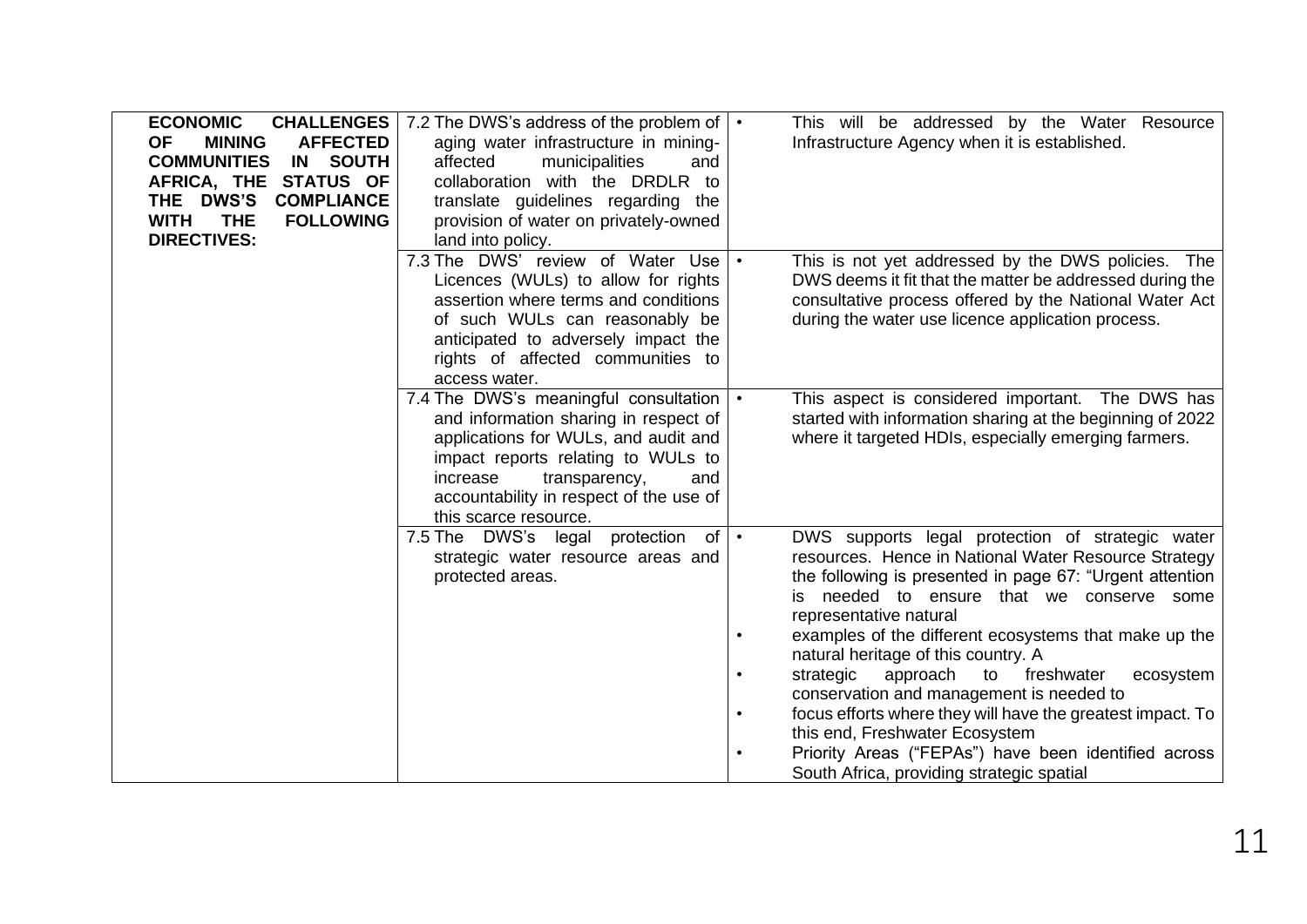|                                               | $\bullet$ | priorities for conserving South Africa's freshwater        |
|-----------------------------------------------|-----------|------------------------------------------------------------|
|                                               |           | ecosystems and associated biodiversity.                    |
|                                               |           | These products represent the biodiversity sector's input   |
|                                               |           | into water resource protection,                            |
|                                               |           | specifically targeting Resource-Directed Measures tools    |
|                                               |           | (Water Resource Classification,                            |
|                                               |           | Reserve Determination and setting and monitoring of        |
|                                               |           | Resource Quality Objectives).                              |
| 7.6 The DWS's consideration<br>of the         |           | Section 19 of the National Water Act allows the            |
| retrospective<br>liability<br>for<br>historic |           | Department to hold people liable for environmental         |
| environmental damage.                         |           | damage (water pollution) in the present and in the past.   |
|                                               |           | In instances where land users are known, the               |
|                                               |           | Department takes the necessary action to implement the     |
|                                               |           | polluter pays principle. In case where land owners are     |
|                                               |           | not known (e.g. abandoned mines), the Department has       |
|                                               |           | taken responsibility and commissioned AMD treatment        |
|                                               |           | plants.                                                    |
| 7.7 The DWS's allocation of a budget for      |           | The Department of Mineral Resources is the custodian       |
| the rehabilitation of abandoned mines.        |           | of mineral resources and the responsibility of mine        |
|                                               |           | rehabilitation falls within their mandate.                 |
| 7.8 The DWS's formal definition of AMD        | $\bullet$ | These are definitions as per the Draft Mine Water          |
| and Mine Water Management in                  |           | <b>Management Policy.</b>                                  |
| legislation.                                  | $\bullet$ | Acid Mine Drainage (AMD) - Is the seepage or flow of       |
|                                               |           | poor-quality water into ground or surface water systems.   |
|                                               |           | AMD occurs because of water in a mine void interacting     |
|                                               |           | with the mineralogy of the mine in the presence of air and |
|                                               |           | microorganisms to form water that is typically             |
|                                               |           | characterised with a low pH and elevated concentrations    |
|                                               |           | of salt and metals.                                        |
|                                               |           |                                                            |
|                                               |           | Mine Water Management - The management of any              |
|                                               |           | surface and/ or groundwater which comes into contact       |
|                                               |           | with any part of a mine's workings, operations or mine     |
|                                               |           | waste material and hence contaminated/mine impacted        |
|                                               |           | water.                                                     |
|                                               |           |                                                            |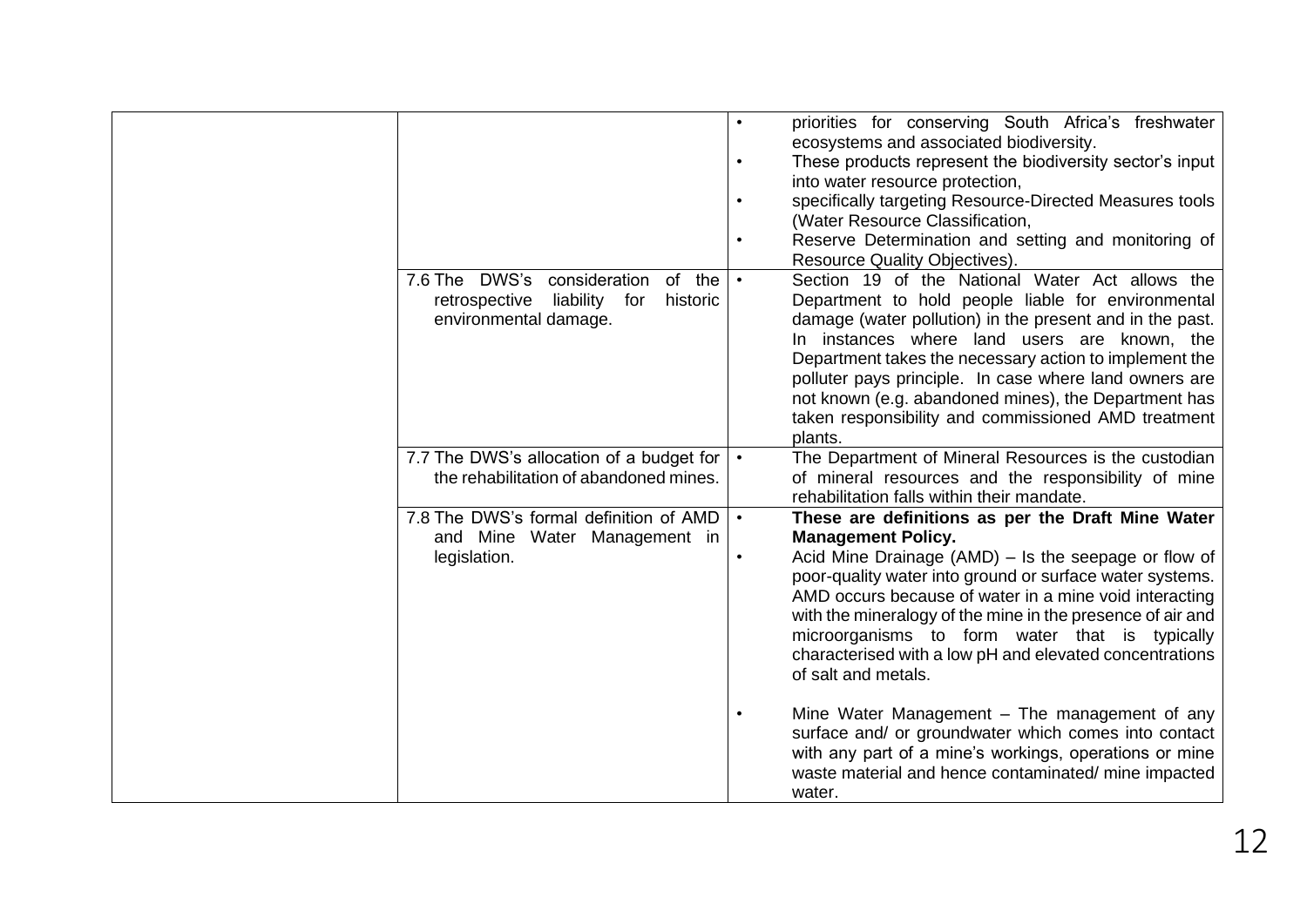|                                                                                                                                                                                                           | 7.9 The DWS's address of the lack of an $ \cdot $<br>integrated<br>inter-governmental<br>approach.                                               |           | The one environmental system has been established to<br>remedy this challenge. The respective departments are<br>actively engaging on and addressing the integration<br>challenges/issues through structures such as the<br>Governmental Task Team. An interdepartmental forum<br>in the form of the governmental task team (GTT) for mine<br>closure and water management was established to<br>strengthen all communication channels<br>between<br>government departments regarding mining in South<br>Africa.                                                            |
|-----------------------------------------------------------------------------------------------------------------------------------------------------------------------------------------------------------|--------------------------------------------------------------------------------------------------------------------------------------------------|-----------|-----------------------------------------------------------------------------------------------------------------------------------------------------------------------------------------------------------------------------------------------------------------------------------------------------------------------------------------------------------------------------------------------------------------------------------------------------------------------------------------------------------------------------------------------------------------------------|
| DIRECTIVES ISSUED BY THE<br>8.<br><b>SAHRC</b><br><b>THE</b><br><b>DWS</b><br>ΤO<br><b>PURSUANT TO ITS REPORT</b><br><b>THE</b><br><b>SEWAGE</b><br><b>ON</b><br>POLLUTION OF THE VAAL,<br>THE STATUS OF: | 8.1 The development and implementation<br>of policies to deal with the water crisis<br>in South Africa and contamination of<br>the Vaal River.   | $\bullet$ | Policies are in place                                                                                                                                                                                                                                                                                                                                                                                                                                                                                                                                                       |
|                                                                                                                                                                                                           | 8.2 Officials<br>in non-compliance<br>with<br>legislation to be dismissed.<br>8.3 Corruption to be referred to the Public<br>Protector and SAPS. | $\bullet$ | This is a labour relation matter that the Department is<br>addressing.<br>On 11 May 2022, the Department issued a media<br>statement on this matter as follows:<br>The Minister has requested to present to the Portfolio<br>Committee on disciplinary cases within the Department.<br>This request follows untruthful articles which have<br>created the impression that the Minister and the<br>Department are covering up corruption. The Department<br>will in detail, present on current disciplinary cases, the<br>nature of the misconduct as well as their results" |